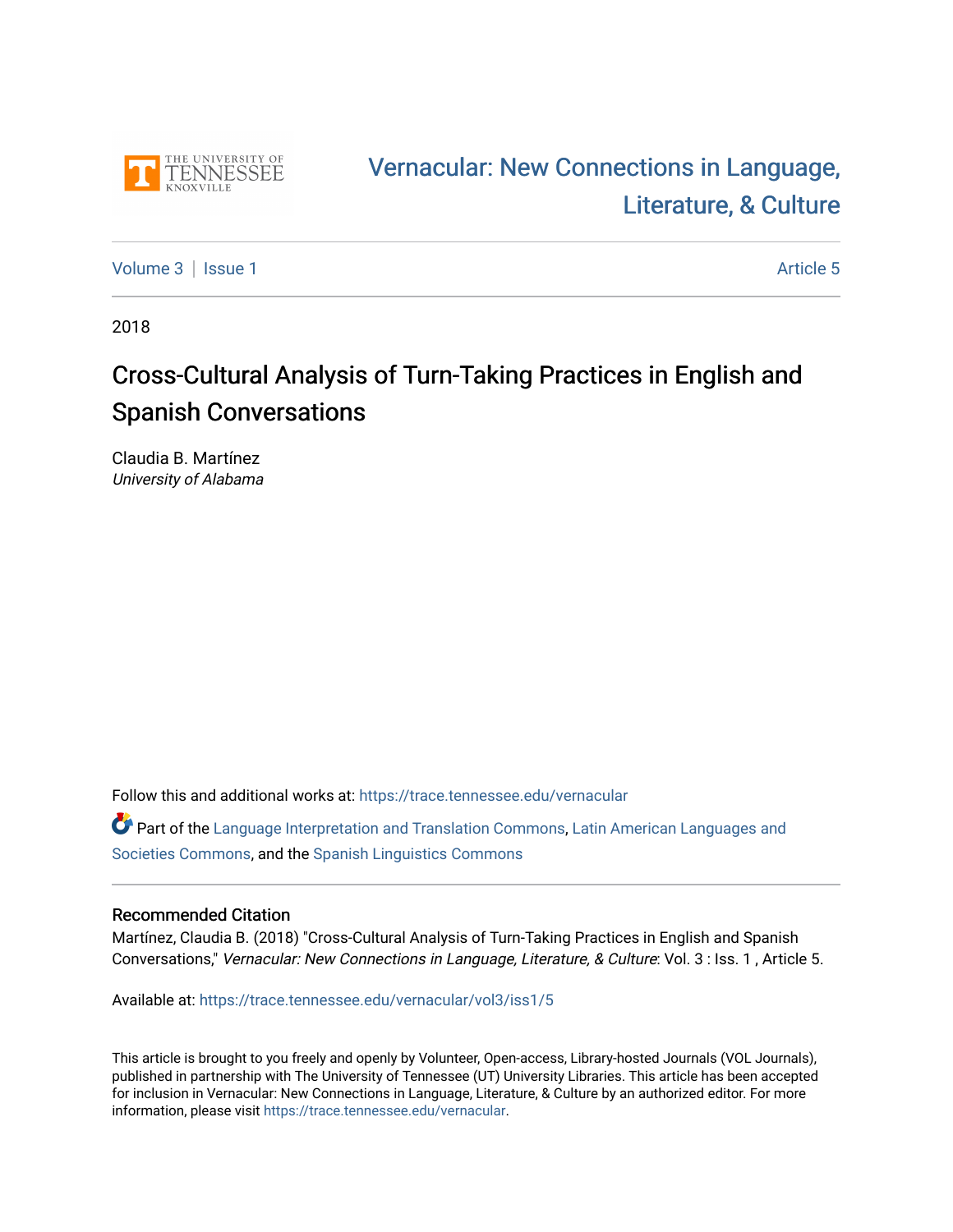**Cross-Cultural Analysis of Turn-Taking Practices in English and Spanish Conversations**

#### **Introduction**

This study analyzes methods of turn-taking in verbal communication, a linguistic phenomenon that has been reported by anthropological literature to differ across languages (Stivers et al. 10587). It compares four conversations among native speakers of American English and native speakers of Spanish from Honduras, Mexico, Panama, and Venezuela. The study focuses on their culturally specific turn-taking strategies. In particular, the conversations are screened for distinct instances of overlapping—that is, when two or more people are talking at the same time (Cecil 16) — each of which is categorized as either cooperative and supportive or intrusive and disruptive. Special attention is given to the apparent motivations behind certain acts of overlapping, such as the speaker's effort to facilitate the conversation or to *take the floor*. This study is of particular value to conversation analysts because it proposes reconstruction of the traditional lens through which speaking habits are viewed, thereby potentially reforming the definitions currently in place and calling for similar studies with regard to other languages.

# **Background**

In the late 1970s, the pioneering work of Sacks, Schegloff, and Jefferson became the model for studying turn-taking in talk-in interactions (O'Connell et al. 347). With their "Simplest Systematics" organizational system of turn-taking they proposed a speech exchange that is universal to all conversations irrespective of their social or cultural context (Sacks et al. 700). They also claim that any intrusion in the rights of the current speaker is considered a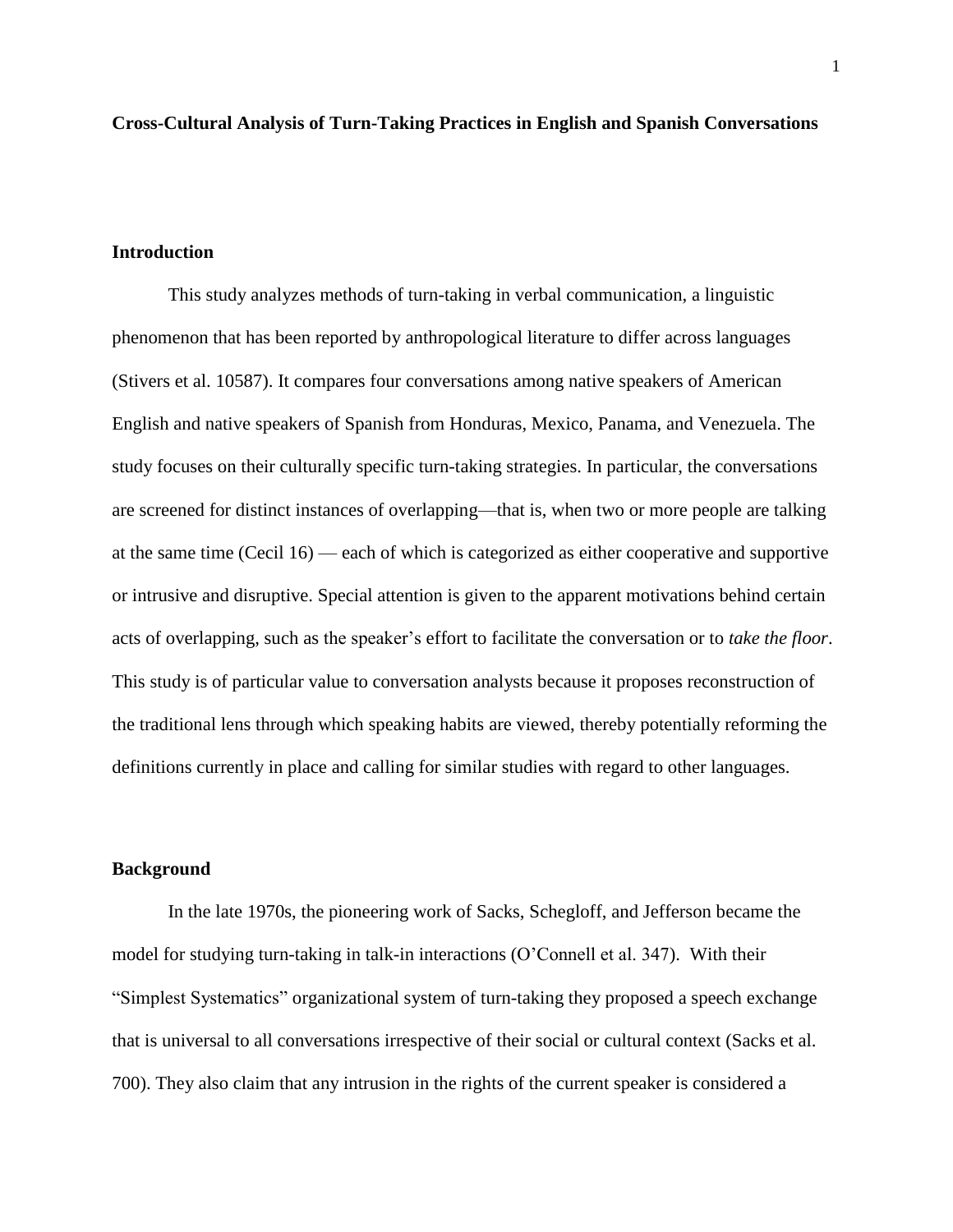violation of the orderliness of the turn-exchange principles, which deems *overlaps* as counterproductive and untoward (Li 260). To oppose the Sacks et al. traditional model of turntaking, ten Bosh et al. contend that it is quite common for turns to overlap to some extent without conveying the impression that speakers are trying to interrupt each other (80). In support of their claim, Murata categorizes overlaps into two groups: cooperative or supportive and intrusive or disruptive (385). On the one hand, Lazarro-Zalazar defines cooperative and supportive overlaps as the speakers' responses "intended to contribute to talk, e.g., minimal responses, agreeing, and supporting claims" (4). Likewise, Zimmerman and West suggest that these "reactive tokens," as described by Clancy et al. (356), function as continuers that indicate the interlocutor's coparticipation or engagement in the ongoing conversation.

On the other hand, Goldberg, who has identified instances of intrusive or disruptive overlaps, asserts that these are power related, and may be used by the interlocutors to threaten the current speaker's right to talk (qtd. in Li 261 & Li, Yum, Yates, Aguilera, & Mao 235). Furthermore, Murata upholds that interruptive overlaps are more aggressive in nature and may be used by the speakers to take the floor (288). The fact is, as Ng, Brook, and Dunne (1995) sustain, that despite the disruptive intention that motivates such overlaps, very often the tenor of the conversation continues uninterrupted (378). Similarly, Bennett states that whether these utterances are produced intentionally or unintentionally, their role may vary depending on the context in which the conversation is embedded (as cited in Pomerance, 69).

In light of these findings, Fant proposes that what accounts for differences in the turntaking practices of speakers from different backgrounds is the result of the culturally and socially determined communicative styles (247). However, research shows that not all overlaps are considered an irregularity in the turn-taking system, as Sacks et al. claim (Murata 386-387). On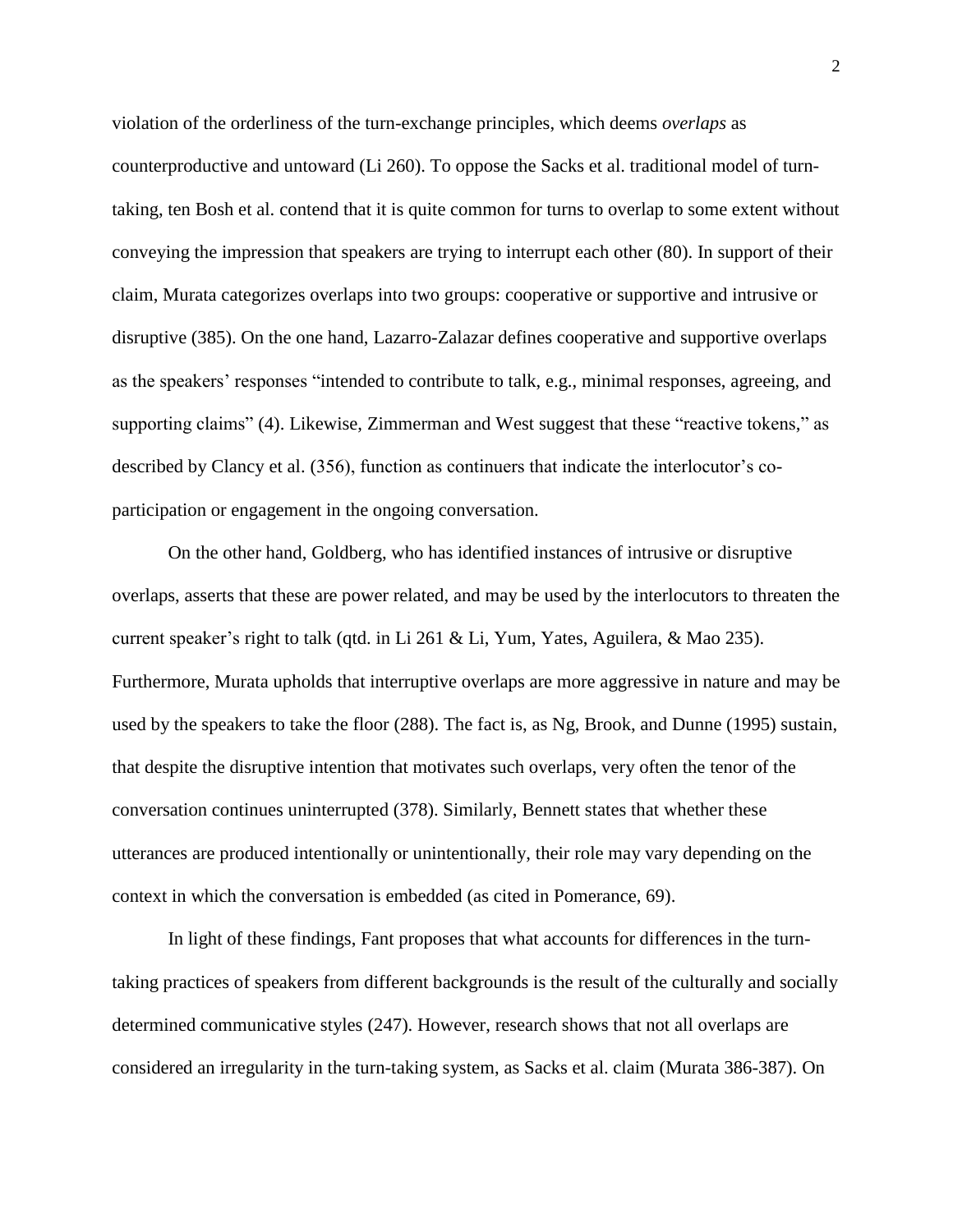the contrary, these so-called violations are a major feature of a conversation with very specific roles that conform to the communicative norms and values dictated in a culture (Li 280).

#### **What is a Turn-Taking?**

Taboada defines turns as "continuous talk by one speaker, uninterrupted by the other speaker" (336). At the same time, Cecil states that a turn is a unit of speech that regulates the change over from speaker to speaker in a conversation, a communicative act that is known as turn-taking (10). The turn-taking phenomenon is one of the most-studied features of spoken discourse (Wilson, Wiemann & Zimmerman 159). In the late 1970s, the sociologists Sacks, Schegloff, and Jefferson initiated studies on naturally occurring conversations to describe the strategies of turn-taking in native speakers of English. Based on their findings, they proposed a prototypic turn exchange system known as "A Simplest Systematics for the Organization of Turn-Taking for Conversation," which suggests an ideal way to carry conversations based on a series of facts (qt. in O'Connell et al. 374). Two of the fourteen elements from their system are relevant to this study:

(3) Occurrences of more than one speaker at a time are common, but brief.

(4) Transitions (from one turn to a next) with no gap and no overlap between them are common. (Sacks et al. 700-701)

Despite the fact that the seminal work of Sacks, Schegloff, and Jefferson has offered perhaps the most complete description for the turn-taking system in conversation, recent studies have countered some of their claims with regard to this phenomenon (Gardner, Fitzgerald & Mushin 69; Power & Dal Martello 29). Consequently, this has raised a question that concerns all ethno-methodologists and conversation analysts: Which turn-taking practices result from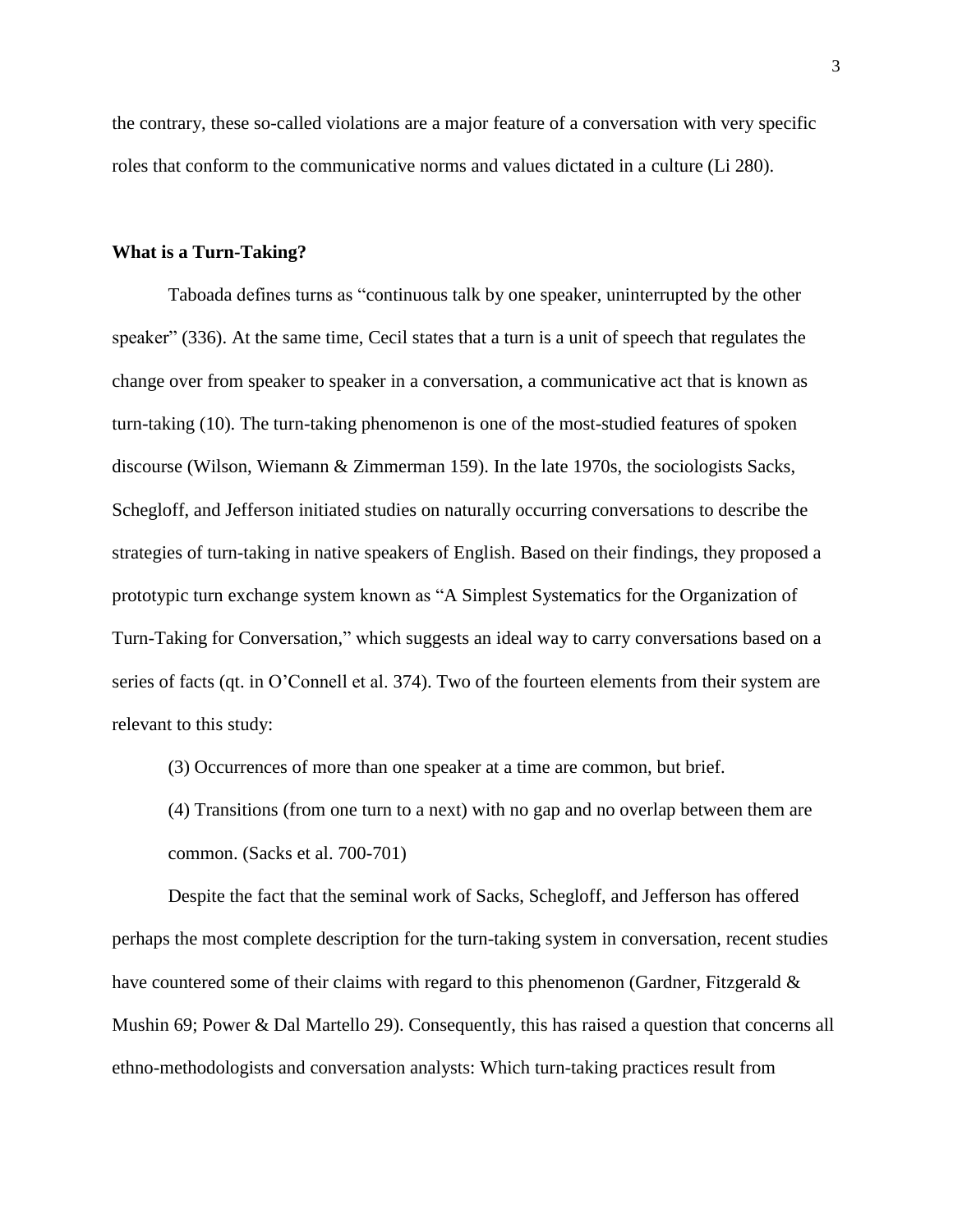universal or culturally specific communication norms? *(*Cecil 6). In order to answer this question, this study explores and compares the way native English and native Spanish speakers use overlaps to uncover cultural differences.

#### **Previous studies of turn-taking in other languages**

Scholars from various fields including Ethno-methodology, Conversation Analysis, and Sociology, among others, have extensively studied the features of turn-taking techniques in colloquial conversations (Wilson  $\&$  Wilson 958). However, most of these preliminary studies limited their analysis to conversations of native English speakers (Goodwin & Heritage 291). The study of cross-cultural talk-in interaction was developed within the field of Linguistic Anthropology, and influenced by the ethnographical work of Michael Moerman, who compared the turn-taking systems of Tai-Lue speakers in Thailand and that of American English speakers (Dingemanse & Floyd 448). This gave place to a more innovative approach referred to as "the cultural variability hypothesis," which challenged the conversation model proposed by Sacks et al. in the 1900s (Stivers et al. 10587). From then on, scholars began performing studies that aimed to describe cultural and social differences in turn-taking systems (Goodwin & Heritage 283-284).

Ann Berry developed one of the first documented comparative studies. She compares the turn-taking practices in conversations between North American English speakers to conversations of native Spanish speakers. The results of the study showed that both English and Spanish speakers produced the same amount of overlaps, which surprisingly contradicts the prototypic model of Sacks et al. for English conversations that emphasizes "no gaps and no overlaps" (Sacks et al. 700-701). In terms of the types of overlaps produced in both English and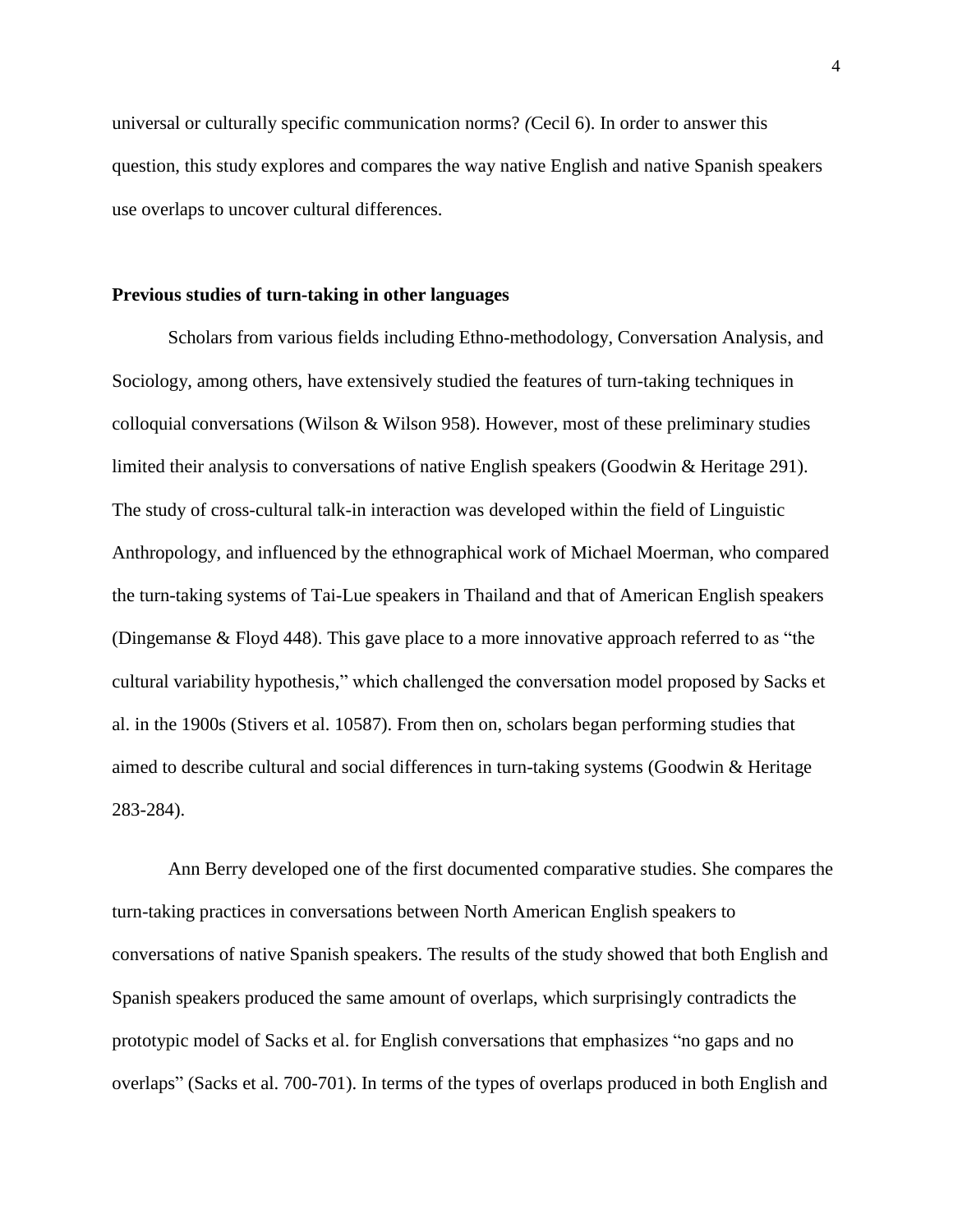Spanish conversations, there was a difference in the average length of back-channel utterances, which include utterances such as *uh-huh* or *yeah* in English and *hombre si, si,* or *pues vaya* in Spanish. These turned out to be longer in the Spanish conversations than in their English counterparts. However, the major finding of this study was the way cooperative overlaps were used by both English and Spanish speakers. On one hand, the Spanish speakers appeared to be more inclined to produce intrusive overlaps as though they had the floor in the conversation. On the other hand, the English speakers avoided interruptions in their conversations by producing shorter utterances, thus showing listenership or attentiveness.

In another similar study, Murata observed the occurrences of different types of interruptions or, in other words, overlaps, in conversations between native English speakers, native Japanese speakers, and Japanese speakers of English. The results of the study revealed certain differences in the use of overlaps, categorized as interruptions by Murata, in both English and Japanese. In the English conversations, for example, the author observed both cooperative and intrusive interruptions taking place equally. In contrast with the native Japanese speakers, the number of cooperative interruptions was greater than the interruptive interruptions. Thus, while English seems to show conversational involvement and attentiveness by way of interruption, Japanese conversational style seems to prefer not to interrupt, doing so only if is necessary and as a way of feedback. The results of this study lead us to the interpretation that the conversation styles of both English and Japanese speakers do not obey the model of turn-taking of Sacks et al. (1974). On the contrary, they seem to challenge the conventional pattern for conversations predicted by them, especially in the case of the English conversations.

In the study of Clancy et al., they observed the turn-taking strategies in Mandarin Chinese, Japanese, and English conversations with a specific interest in the use of cooperative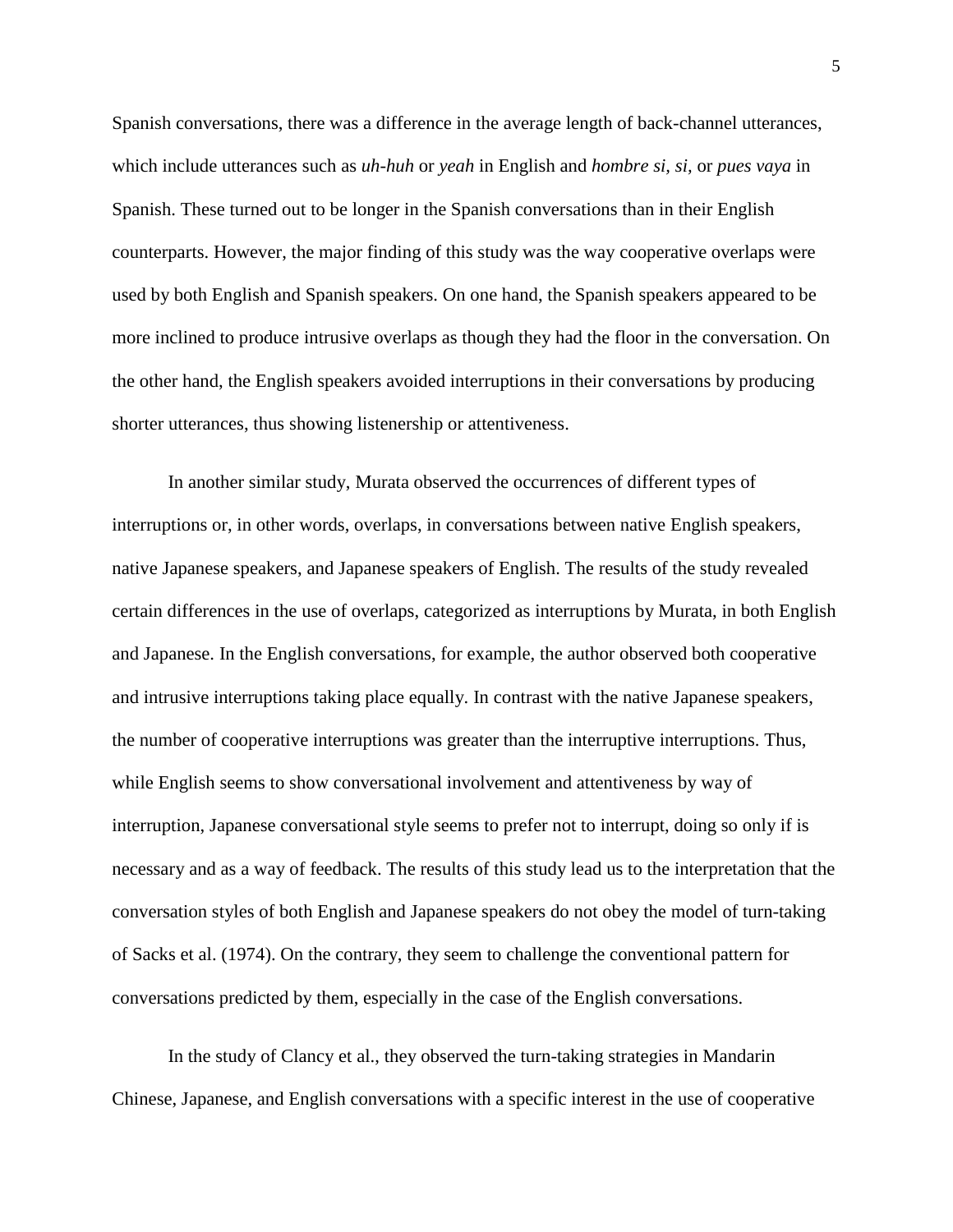overlaps, or what they refer to as "reactive tokens" (355). This, as well as Berry's study, indicated that the three languages differed in the frequency and type of reactive tokens used. While Japanese speakers show a high frequency of reactive overlaps, this was not found in the English conversations. Another major difference between these two groups of speakers was the location in which the reactive tokens were produced. The English speakers placed their reactive tokens at a grammatical completion point, but the Japanese speakers placed them in the middle of the primary speaker's utterances. These results accord with the pre-established turn-allocation system that Sacks et al. had proposed for English conversations. With regard to the Mandarin-Chinese speakers, their use of reactive tokens was remarkably low in comparison to their English and Japanese counterparts. In all, the results of this study suggest that there are cross-linguistic differences in the turn-taking management in these three languages.

In a more recent study, Li investigates the role that culture plays in the use of overlaps in conversations. Li analyzed two inter-cultural and two intra-cultural conversations that took place between native speakers of Canadian English and native speakers of Chinese. In the intracultural conversations, the results of this study conveyed that the use of intrusive overlaps was more frequent in the Canadian conversations than in the Chinese conversations. With respect to the inter-cultural conversations, the author found that again the amount of interruptive overlaps produced by the native Chinese speakers was less than those of Canadian English speakers. According to the author, the findings lead to one conclusion: the use of cooperative overlaps, referred to here as conversational interruptions, is assumed to be a phenomenon that occurs across all cultures, while the interruptive ones may be something that is embedded in the sociocultural norms of each culture.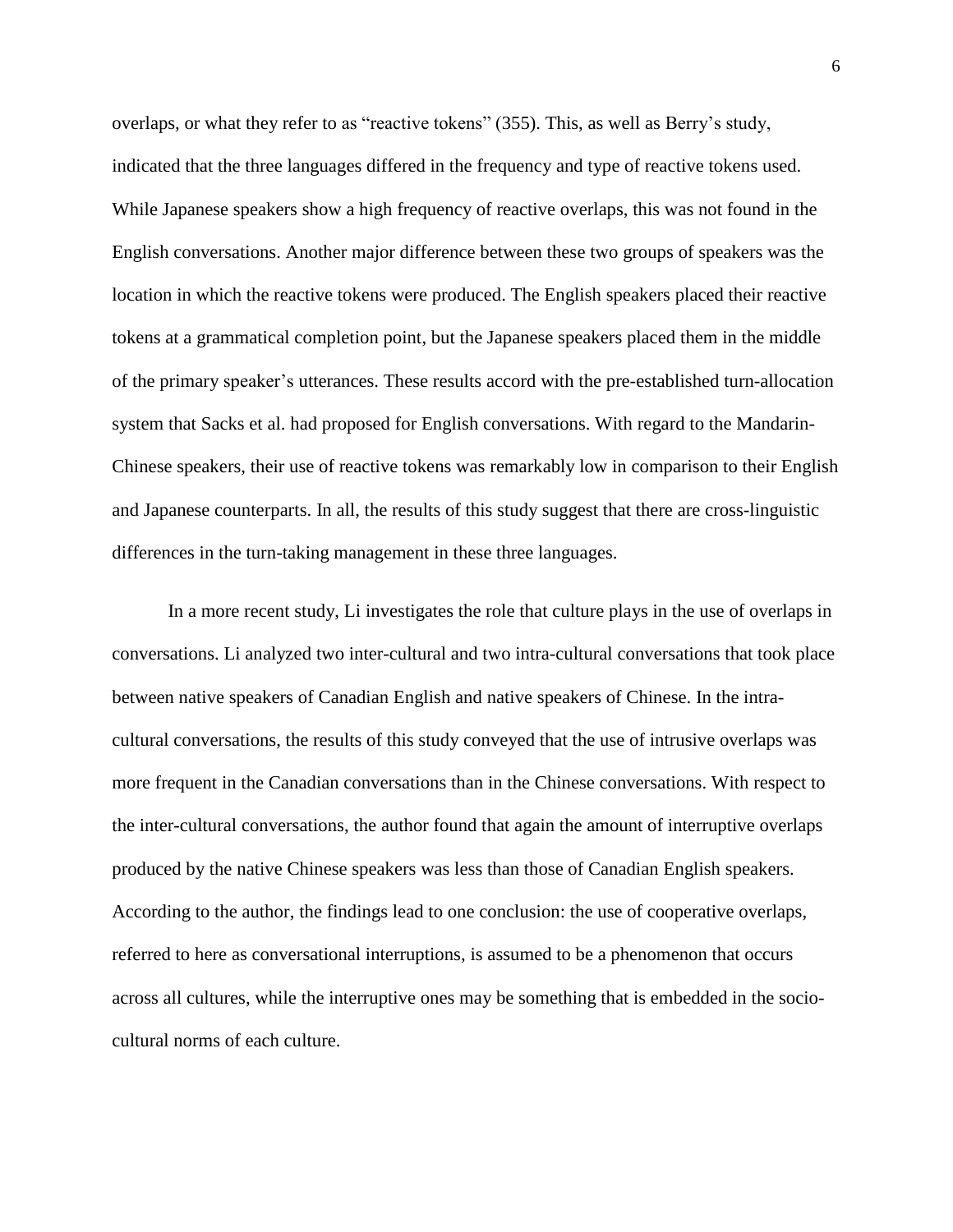In support of these findings, Cecil studies the transcripts of conversations in six languages—Arabic, English, German, Mandarin, Spanish, and Japanese—in order to compare the turn-taking practices in each language. He focused on the analysis of frequency and length of back-channel overlaps, or continuers, as he calls them. The study shows that the amount and length of back-channel utterances varied across all six languages. While the Japanese speakers produced the greatest amount of continuers, followed by the Spanish speakers, the Arabic speakers produced few of them. And as far as the length of the utterances, the Spanish speakers produced the longest and Mandarin the shortest. Although the frequency of overlapping speech was considered high in all six languages, it was significantly lower in the English conversations.

To summarize thus far, the results of these studies have suggested that there are certain differences with regard to turn-taking practices across languages. Also, there seems to be evidence of particular communicative demands or expectations in each language's culture (Cecil 60). Informed by these findings, this study tests the universal turn-taking approach and intends to find possible culturally specific features of the turn-taking practices in two intra-cultural conversations that involve native speakers of English and Spanish.

#### **Data and Methodology**

The data for this study consists of four face-to-face conversations, two between native English speakers and two between native Spanish speakers. The conversations were audiorecorded and transcribed using the Jeffersonian transcription system. The first conversation in English took place at a restaurant between two men and one woman having dinner. The second occurred between two female friends at school while waiting to go to class. The Spanish conversations included two female friends in a car going to the mall, and two female friends at a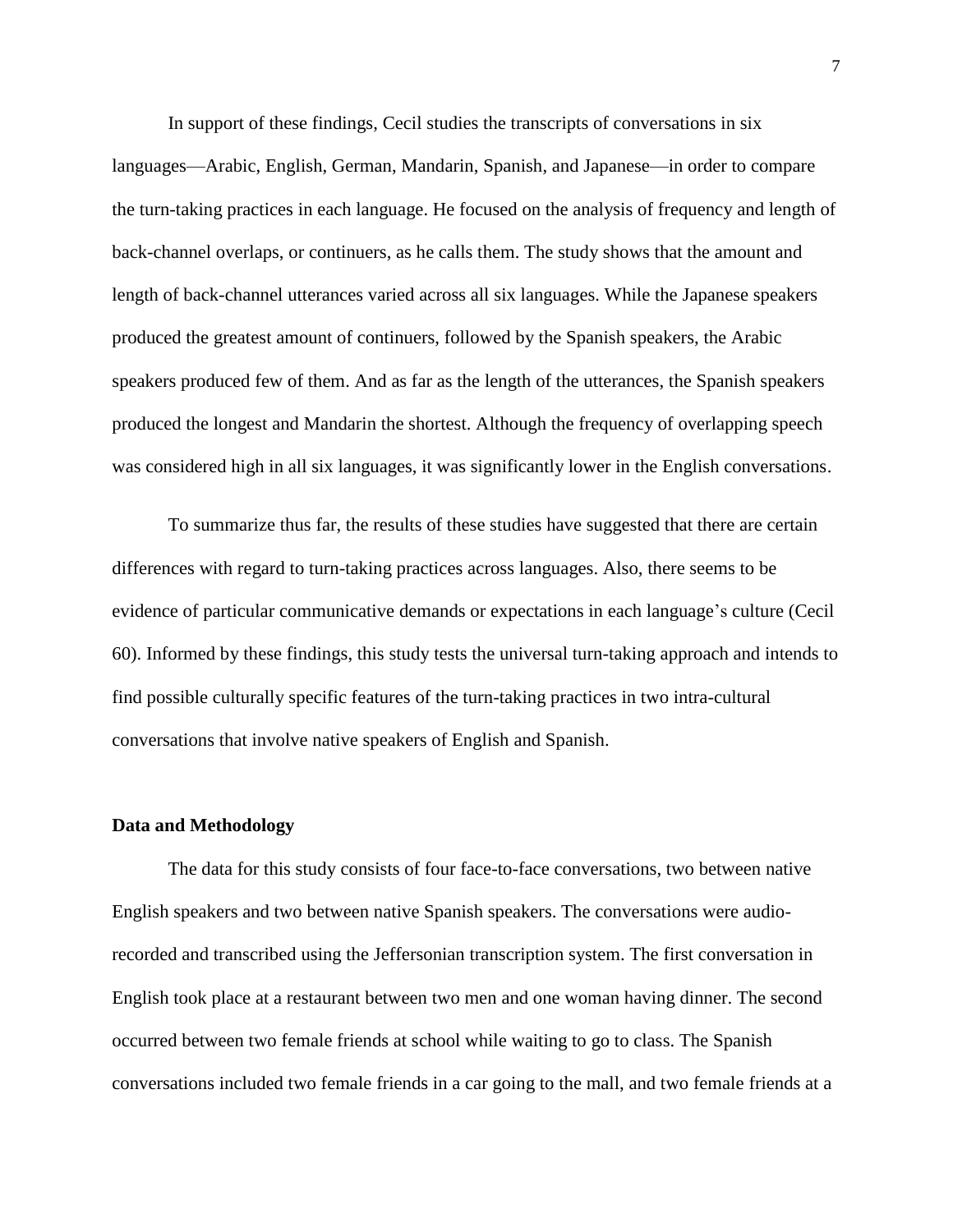barbeque party—a "parillada" in Spanish—in one of the women's courtyards.

After transcribing all of the conversations, I scanned for instances of overlapping in each one of them as a main feature of comparison. I specifically aimed to describe the amount and type of overlaps—namely cooperative and supportive or intrusive and disruptive—used in both languages. In order to analyze cooperative overlaps, I compared the frequency of what Berry refers to as "back-channel utterances" produced by the Spanish and the English speakers (183). These included utterances such as *uh-huh*, *yeah,* or *wow* in English and *sí, mmm, ajá, sí, es verdad,* or *pues sí* in Spanish. The intrusive overlaps were compared in terms of how often they were used by the interlocutors in attempts to take the floor and what mechanisms were used for turn-holding in both Spanish and English conversations.

#### **Results from the Spanish Conversations**

Examination of the Spanish conversations revealed three major aspects of overlap production in their system of turn-taking. First, the Spanish speakers used more back-channeling overlaps than the English speakers. Second, the Spanish speakers had the tendency to lengthen monosyllabic back-channel expressions, which were for the most part *mmm, aja, si, ah, si es verdad,* and *ay.* Third, although most of these overlaps were cooperative, there were some instances in which the overlaps were employed to interrupt or to take the floor in the conversation.

The following excerpts taken from the Spanish conversations demonstrate the first two aspects of these results (see appendices 1 and 2 for a full transcription of the conversations).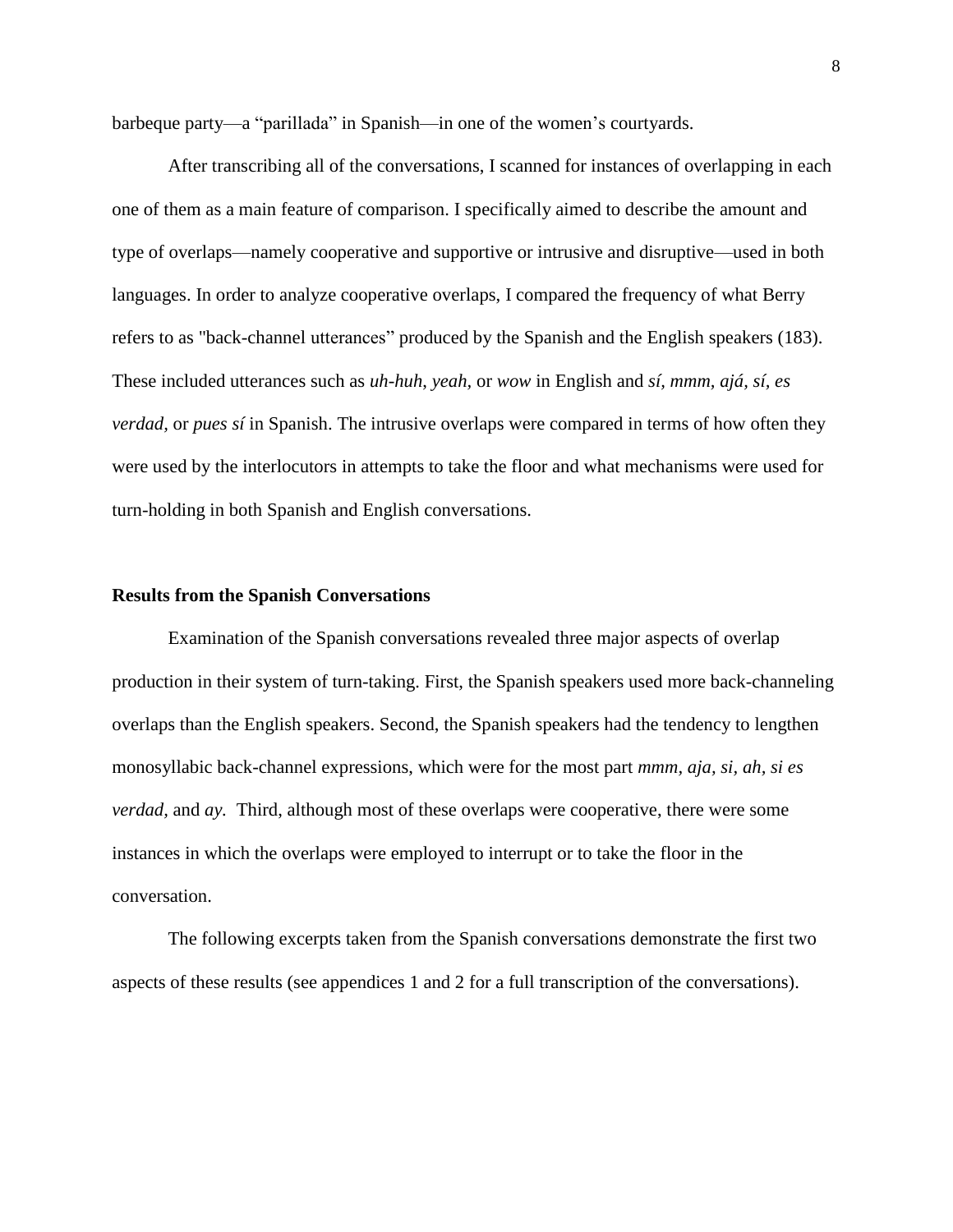#### **EXCERPT 1: FEMALE-FRIENDS IN A CAR RIDING TO THE MALL**

- 1 A1:  $\text{Si::} > \text{por} \text{ eso} < \text{te} \text{ di::go} (0.3) > \text{Que}$  hay personas que talves no tienen la vo:z. (.) asI::=  $(0.3)$
- 2 B1:
- 3 A1: >Pero si vos estudi $[a::s]$ (.) > $\Sigma$ i vos te esfuerz $[a:s]$ (.) >Por sacarlo afinado lo que vas= 4 B1: [mm::]m [mm::]m
- 5 A1: = a cantar?  $\lt$  (0.3) ose: a ya:: lo demas no es no e: s (.)  $\gt$  Tu parte.  $\gt$  De todos modos es = 6 B1:
- 
- 7 A1: =e:[:l espiri] tu s[a:nto] no? (.) >Haciendo su trabajo. (0.7) Pero:: bue:no. (.03) pero allI=
- 8 B1: [m::::m] [mmm]
- (.03)
- 9 A1:  $\leq$  Como vos °dec[is] (.) es la:: actiTUd de la persona pue::s. (0.3) >Igual la guita:rra.= 10 B1: [m]mm

# **EXCERPT 2: FEMALE-FRIENDS AT THE COURTYARD**

21 A2:  $NO: (03)$  A::h  $(.03)$   $>E$ s Este::  $(O.3)$  el CrIstof[er]. 22 B2: [a:]::h. (2.0) 23 A2:  $>$ Si me voy a meter. (.) pero mas ta:rde p'que estoy bien  $\langle$  asoliadisim $[a::] \rangle$  = 24 B2:  $[a::]$ y si le hace= 25 A2: 26 B2:  $=[\text{da::no}].$  (.03) 27 A2:  $=[u::y] > [Ay no^{\circ}yo \text{ se } sabe \text{ que}::? (.) e::l$  — me metI ahora que viniero[n ay] que= 28 B2 ((laughter)) 29 A2: =cansa:da quedE al otro di:a. (.03) porque disque quise nada:r. y >mañana voy a= 30 B2: 31 A2: = cocinar yo creo que no me voy  $\degree a$  meter.  $\lt$   $\leq$  yo creo que lo que deben hacer es = 32 B2: (0.3) 33 A2:  $=$ aquia  $\text{``fue}$ ::ra].

34 B2: [si::]::

The use of back-channel overlaps or "acknowledgment tokens" is extensively used in both Spanish conversations (Clancy et al. 356). Excerpt 1 shows how speaker B uses *mmm* to show agreement and attention. Similarly, excerpt 2 shows speaker B2 using various types of "collaborative constructions" including *aja, si, ahh*, and *ay si* to indicate consent and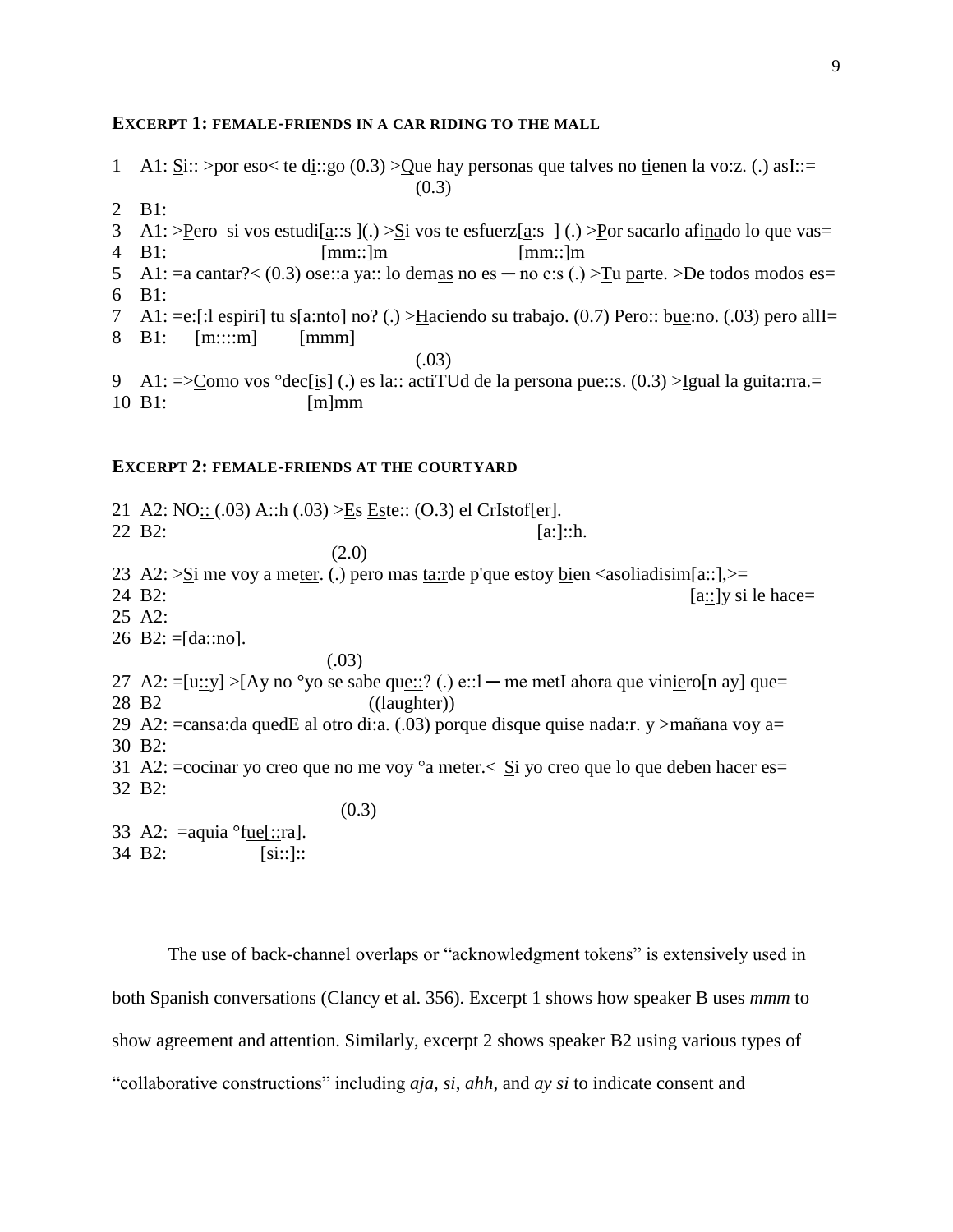understanding (Schegloff et al. 15). Aside from playing a reactive role in the conversations, these back-channel expressions are also used by the speakers with a more interactive intention. This can be observed specifically through the use of more elongated monosyllabic utterances, which is very common trend found in "synthetic languages" such Spanish, whose speakers take more time to express the same amount of information (Cecil 56).

Interruptive overlaps were observed in three situations: after what seems to be the end of the primary speaker's utterance or a long pause, as a completion of the current speakers' utterances, and as an attempt to take the floor. In excerpt 3, speaker A2's utterance overlaps with what seems to be the end of speaker B2's utterance, which forces speaker B2 to relinquish the floor to speaker A2.

### **EXCERPT 3: FEMALE FRIENDS AT THE COURTYARD**

11 A2:

- 12 B2: =na(hh)die q(hh)e m(hh)e mu(hh)[eve. ((laughter)) ]
- 13 A2:  $[No::: e' que aqui:]s'ta (.03) -quista: bien fuer::te. > A=$ 14 B2:

In excerpt 4, speaker A2 had apparently finished talking, which is implied by the twominute gap that occurred at the end of her utterance. For that reason, speaker B2 started a conversation in order to break the gap. However, right when speaker B2 starts talking, she is interrupted by the reintegration of speaker A2 into the conversation, which therefore ceases speaker B2's attempt to create a new conversation. This results in a sharing of the floor, which eventually forces one of the speakers to yield the turn. This is an effect that Taboada claims to be characteristic of the "turn-yielding" strategies in conversations of Spanish speakers, in which the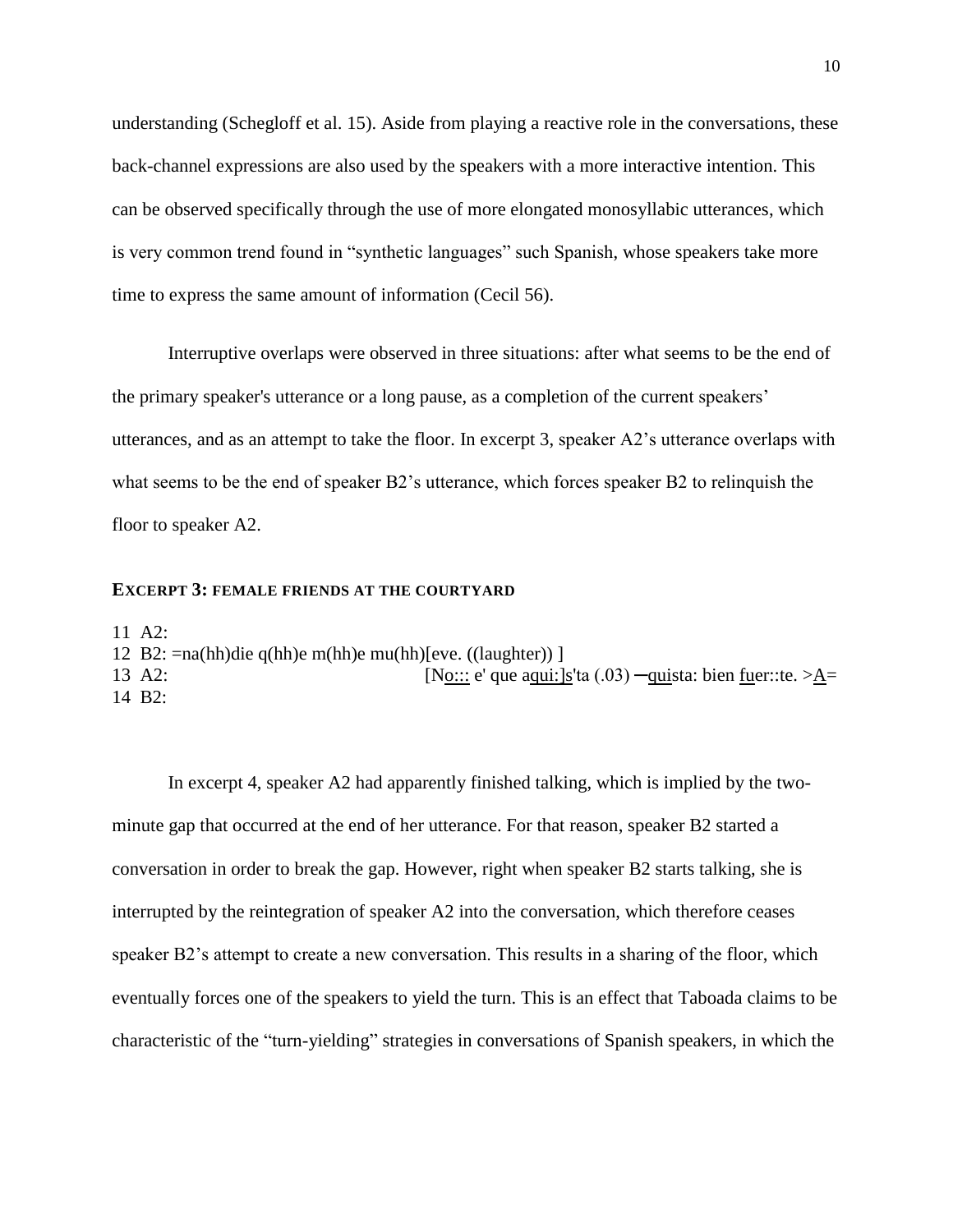same speaker that produces the pause tries to repair the communication by reclaiming the floor (33).

## **EXCERPT 4: FEMALE FRIENDS AT THE COURTYARD**

7 A2: e:: liAN (.03) > Pero en lescale:: ra Elia:: n,

```
 (2.0)
```
- 8 B2: >[La hermana °Katia.]
- 9 A2: Oo::o[(hh)h que asada no]s dimos

Excerpt 5 demonstrates two instances of overlapping that occurred when speakers A and B attempt to take away each other's right to talk. In the first instance (lines 18 and 19), speaker B makes a short pause before her new utterance, yet speaker A uses this opportunity to take the floor. A second example of interruptive overlap occurs (lines 23 and 24) following a long pause after speaker A's utterance. Speaker B assumes that her counterpart has finished talking, and consequently, speaker B attempts to take the floor in the conversation, which can be observed in her many attempts to start her utterance (line 24). This is an effect that Berry found to be a salient feature of the turn-taking strategies in the Spanish conversations she observed, which she refers to as "continued speaking during overlap" (188). This occurs when a speaker who does not seem to have reacted to the overlapping continues talking until finished, without hesitating to stop.

### **EXCERPT 5: FEMALE FRIENDS IN THE CAR GOING TO THE MALL**

18 B1: =es un gru::po? A(hh)y(hh) Dios mI::o a(hh)::y e:sto. (0.1) pero era a(hh)y(h[h)  $\degree$ yo=  $19$  A1: [igual te= 20 B1: =quiero pasar] pero. 21 A1:  $=$ di::go] (.) >Que co:n como se llama? (.) co:::n (0.3) Toño (0.1) >Ese grupo crecio:::= 22 B1: (.03) 23 A1: = pues porque $::$ : les exigi $: a(0.1)$  [> $\Delta$ ho:ra es que estan todos tranqui:: los] all $:: (.)$ 24 B1:  $[>Y$  quien  $-$  y quien iba  $-$  y quien iba] ((pause))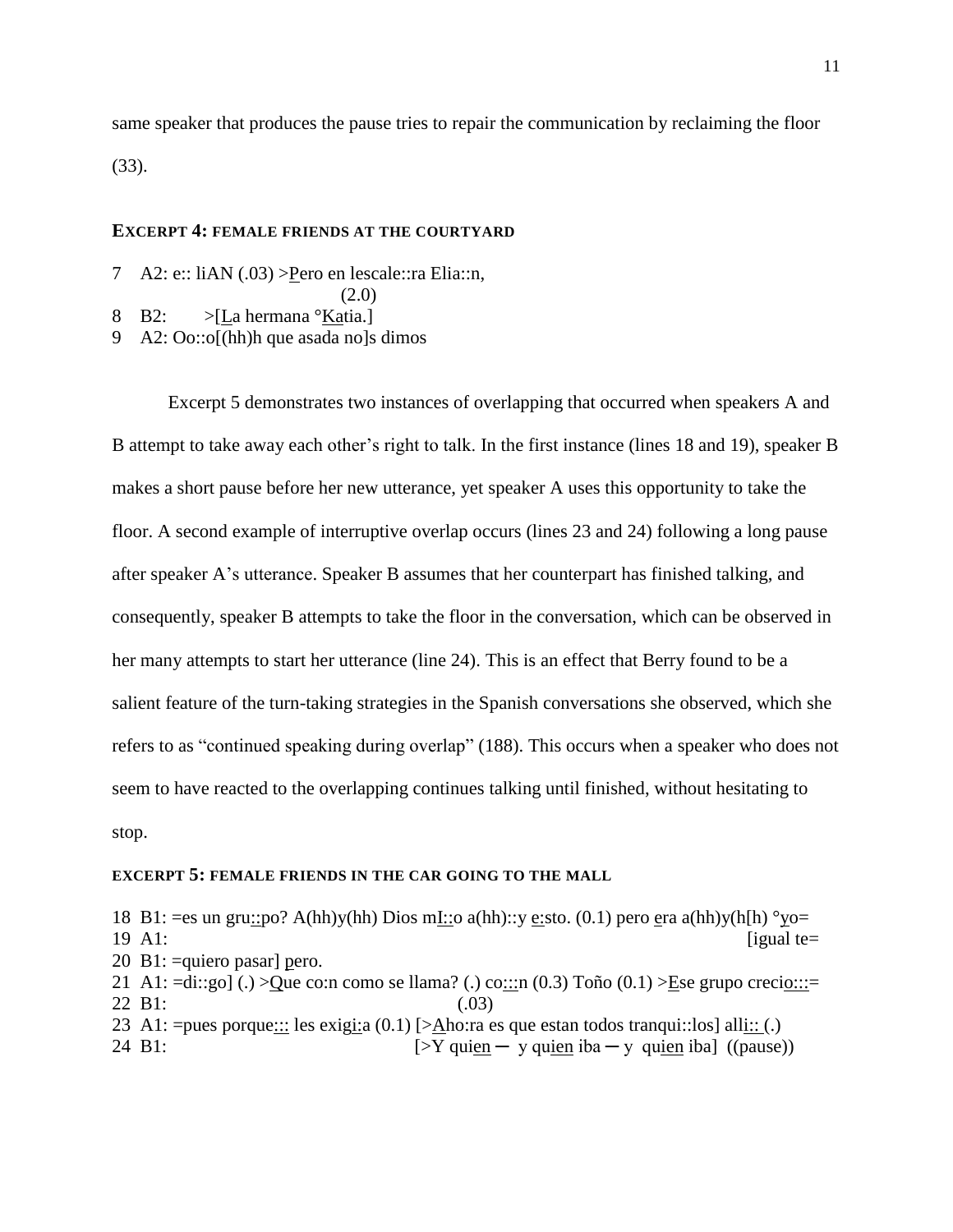#### **Results from the English Conversations**

The analysis of both English conversations yielded two conclusions (see appendices 3 and 4 for a complete transcription of the conversations). First, there was a minimal use of overlaps in both conversations. Second, most of the overlaps occurred as a result of the speakers' efforts to avoid gaps or pauses between each other's utterances. These results obey the turntaking rule suggested by Sacks et al.: "Transitions (from one turn to a next) with no gap and no overlap between them are common" (700-701). Also relevant to these conversations is the use of question-answer interactions characteristic of the turn-allocation technique of "current-speakerselects-next" described by Sacks et al. (701). This conversation also projected "one party talking at a time," who controlled the flow and topic of the conversation (Sacks et al. 700-701).

# **Conclusions**

The comparison of the native English and Spanish conversations of this study has provided evidence of individual differences within a given language in their turn-taking practices. These findings contribute to what Berry and Cecil have observed in their previous studies, in which they also compared turn-taking practices in Spanish and English conversations. On the one hand, the English speakers were the only ones that followed the norms of "minimal gap and minimal overlap" described by Sacks et al. (Stivers et al. 10587). On the other hand, the findings from the Spanish conversations contradicted claims of the ideal conversation theory of Sacks et al. The extensive use of overlaps and continuing talking out of turn by the Spanish speakers would be perceived as "a violation of the orderliness in their turn-exchange system" (Li 260). However, neither the overlapping nor the continued talking seemed to interrupt the flow of the Spanish conversations. On the contrary, overlaps seemed to be perceived as both "functional and acceptable to the ongoing speakers" (O'Connell et al. 353).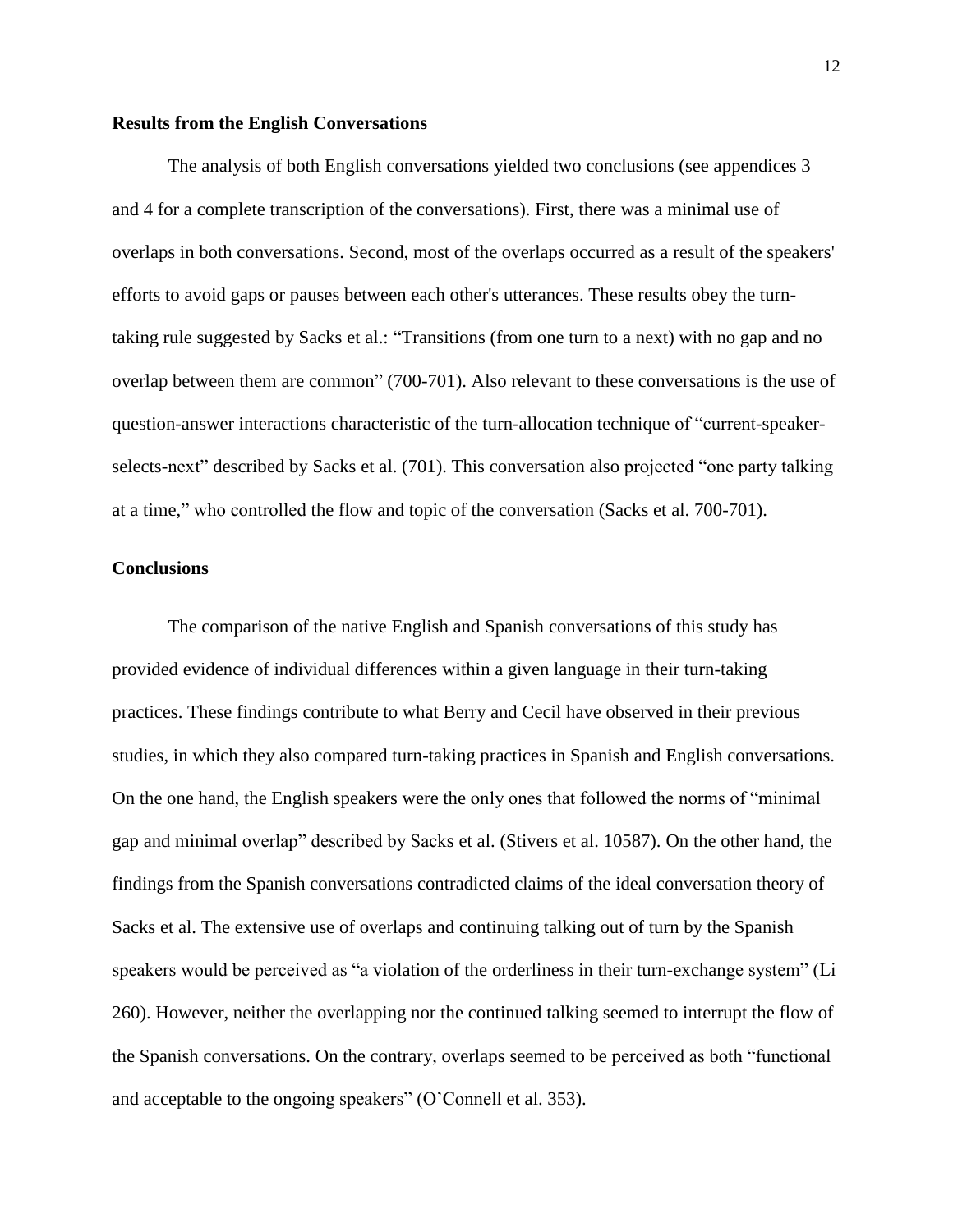In summary, the results of this study refute the idea that all conversations are organized according to a specific set of rules as it compares samples from two different cultures. Additionally, it provides substantiation that the interpretations of Sacks et al. for turn-allocations in English conversations are culturally specific. Furthermore, it attests to "the cultural variability hypothesis" suggesting that native English speakers and native Spanish speakers differ in the way they maneuver their turn-taking system in conversations (Stivers et al. 10587).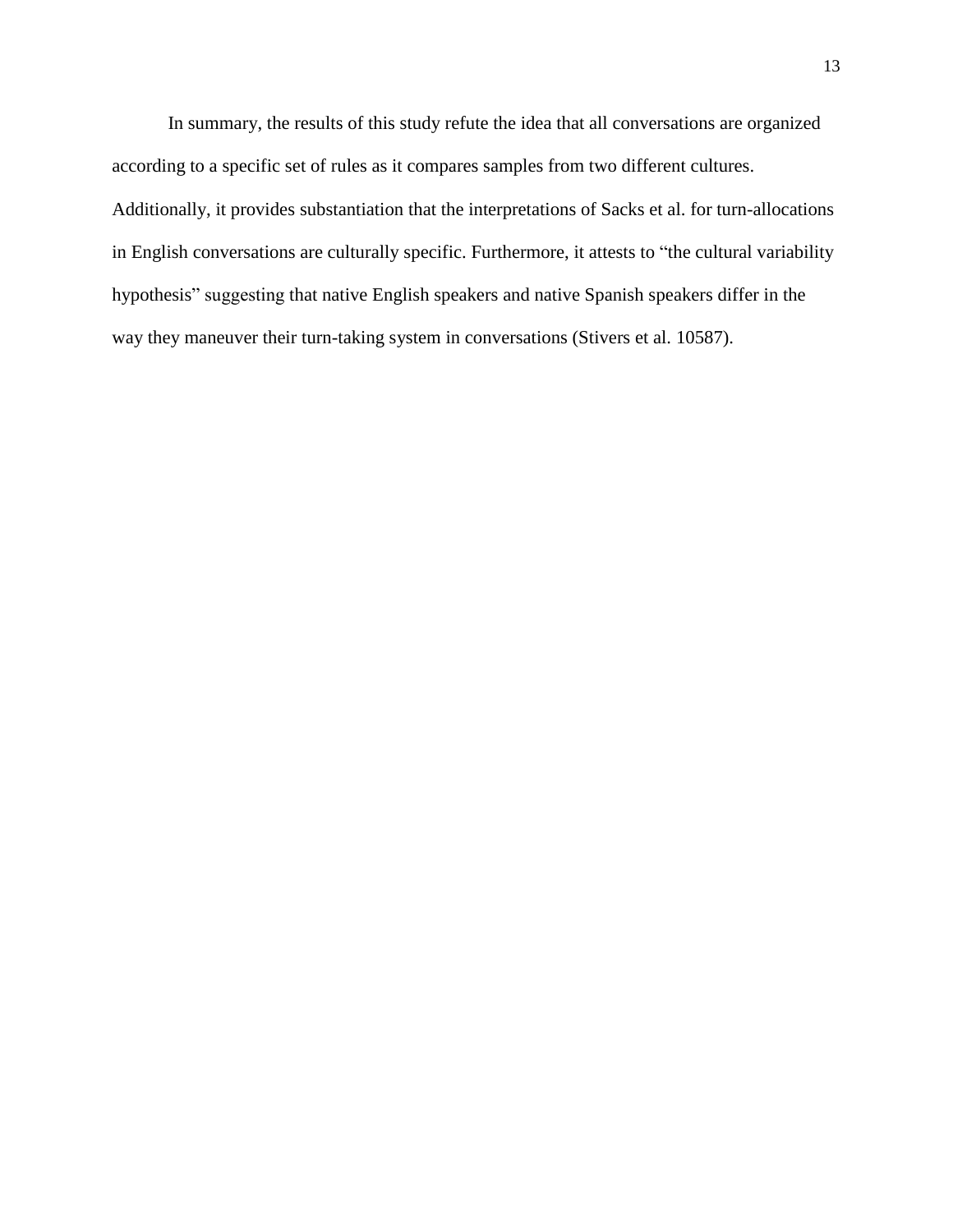- Berry, Anne. "Spanish and American Turn-Taking Styles: A Comparative Study." *Pragmatic and Language Learning,* vol. 5, no. 13, 1994, pp. 180-190*.*
- Cecil, Matthew J. *Cross-Linguistic Variation in Turn Taking Practices: A Computational Study of the Callhome Corpus*, University of Colorado at Boulder, Ann Arbor, 2010. AAT 1477002.
- Clancy, Patricia M. et al. "The Conversational Use of Reactive Tokens in English, Japanese, and Mandarin." *Journal of Pragmatics*, vol. 26, no. 3, 1996, pp. 355-387.
- Dingemanse, Mark and Simeon Floyd. "Conversation across Cultures." *The Cambridge Handbook of Linguistic Anthropology*, edited by N.J. Enfield, Paul Kockelman, and Jack Sidnell. Cambridge UP, 2014, pp. 447-480.
- Fant, Lars. "Cultural Mismatch in Conversation: Spanish and Scandinavian Communicative Behavior in Negotiation Settings." *HERMES-Journal of Language and Communication in Business*, vol. 2, no. 3, 1989, pp. 247-267.
- Gardner, Rod et al. "The Underlying Orderliness in Turn-Taking." *Australian Journal of Communication*, vol. 36, no. 3, 2009, pp. 65-89.
- Goodwin, Charles and John Heritage. "Conversation Analysis." *Annual Review of Anthropology*, vol. 19, no. 1, 1990, pp. 283-307.
- Lazzaro Salazar, Mariana. "The Role of /overlaps\ in Intercultural Workplace Interaction." MA Thesis. Victoria U of Wellington, 2009.
- Li, Han Z. "Cooperative and Intrusive Interruptions in Inter- and Intracultural Dyadic Discourse." *Journal of Language and Social Psychology*, vol. 20, no. 3, 2001, pp. 259- 284.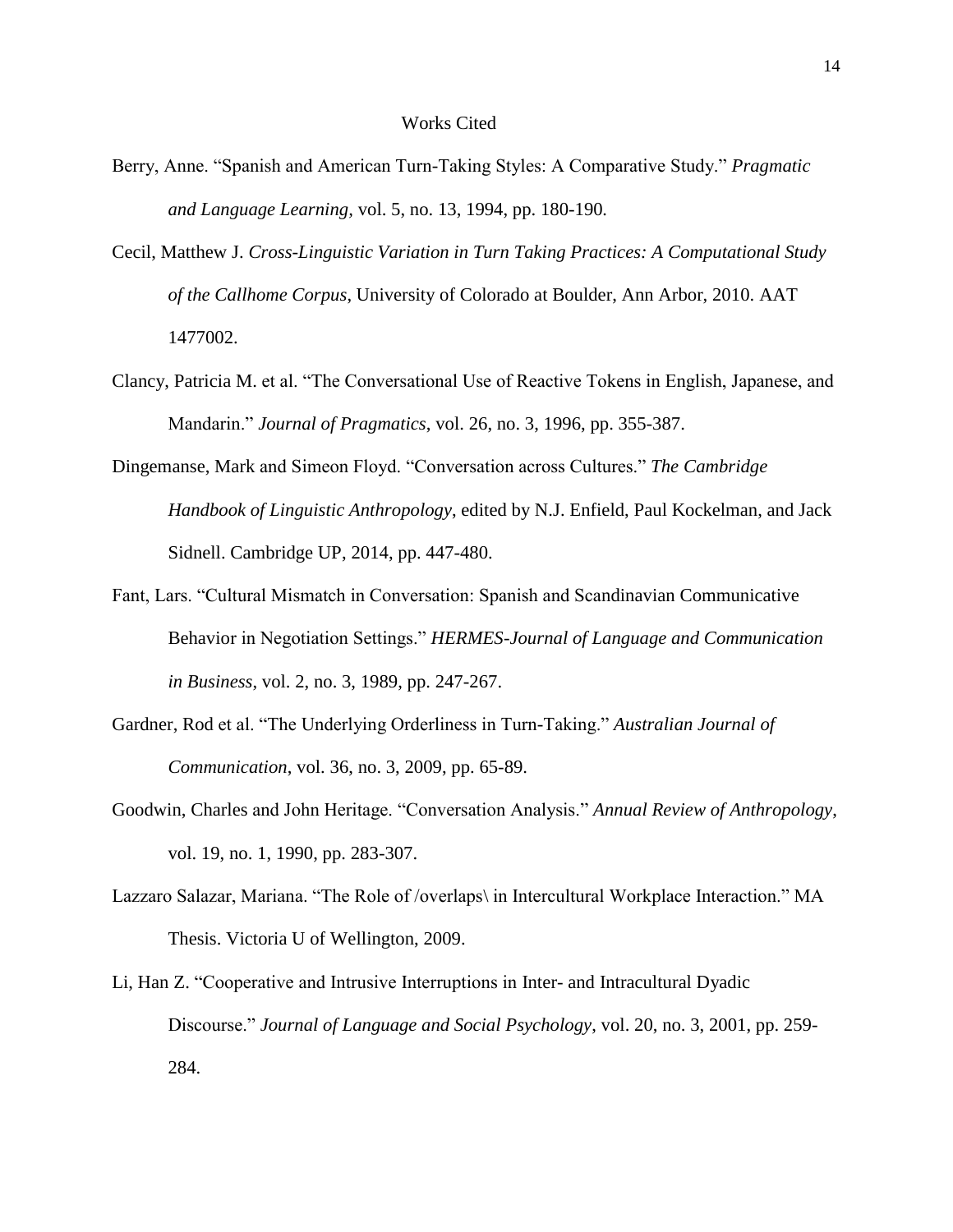- Li, Han Z. et al. "Interruption and Involvement in Discourse: Can Intercultural Interlocutors Be Trained?" *Journal of lntercultural Communication Research*, vol. 34, no. 4, 2005, pp. 233-254.
- Murata, Kumiko. "Intrusive or Cooperative? A Cross-Cultural Study of Interruption." *Journal of Pragmatics*, vol. 21, no. 4, 1994, pp. 385-400.
- Ng, Sik Hung et al. "Interruption and Influence in Discussion Groups." *Journal of Language and Social Psychology*, vol. 14, no. 4, 1995, pp. 369-381.
- O'Connell, Daniel C. et al. "Turn-taking: A Critical Analysis of the Research Tradition." *Journal of Psycholinguistic Research*, vol. 19, no. 6, 1990, pp. 345-373.
- Pomerance, Anita. "A Comparison of Speaker Overlaps across Three Genres of Discourse." *Working Papers in Educational Linguistics (WPEL)*, vol. 2, no. 2, 1986, pp. 51-72.
- Power, R. J. D. and M. F. Dal Martello. "Some Criticisms of Sacks, Schegloff, and Jefferson on Turn-Taking." *Semiotica*, vol. 58, no. 1-2, 1986, pp. 29-40.
- Sacks, Harvey et al. "A Simplest Systematics for the Organization of Turn-Taking for Conversation." *Language*, vol. 50, no. 4, 1974, pp. 696-735.
- Stiver, Tanya et al. "Universals and Cultural Variation in Turn-Taking in Conversation." *Proceedings of the National Academy of Sciences*, vol. 106, no. 26, 2009, 10587-10592.
- Taboada, Maite. "Spontaneous and Non-Spontaneous Turn-Taking." *Pragmatics: Quarterly Publication of the International Pragmatics Association (IPrA)*, vol. 16, no. 2-3, 2010, pp. 329-360.
- ten Bosch, Louis et al. "On Temporal Aspects of Turn Taking in Conversational Dialogues." *Speech Communication*, vol. 47, no. 1, 2005, pp. 80-86.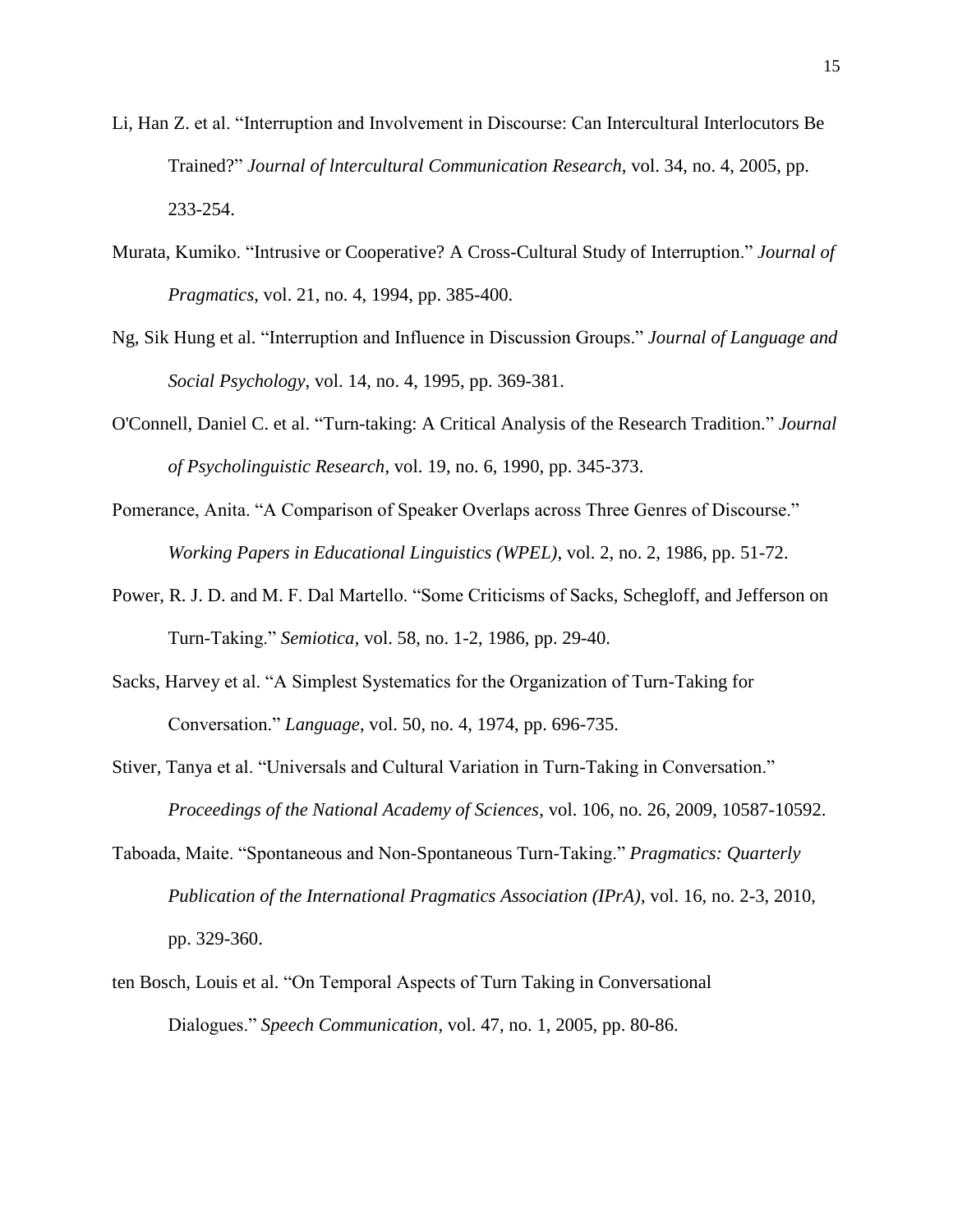Wilson, Margaret and Thomas P. Wilson. "An Oscillator Model of the Timing of Turn-Taking." *Psychonomic Bulletin & Review*, vol. 12, no. 6, 2005, pp. 957-968.

- Wilson, Thomas P. et al. "Models of Turn Taking in Conversational Interaction." *Journal of Language and Social Psychology*, vol. 3, no. 3, 1984, pp. 159-183.
- Zimmermann, Don H. and Candace West. "Sex Roles, Interruptions and Silences in Conversation." *Amsterdam Studies in the Theory and History of Linguistic Science Series*, vol. 4, 1996, pp. 211-236.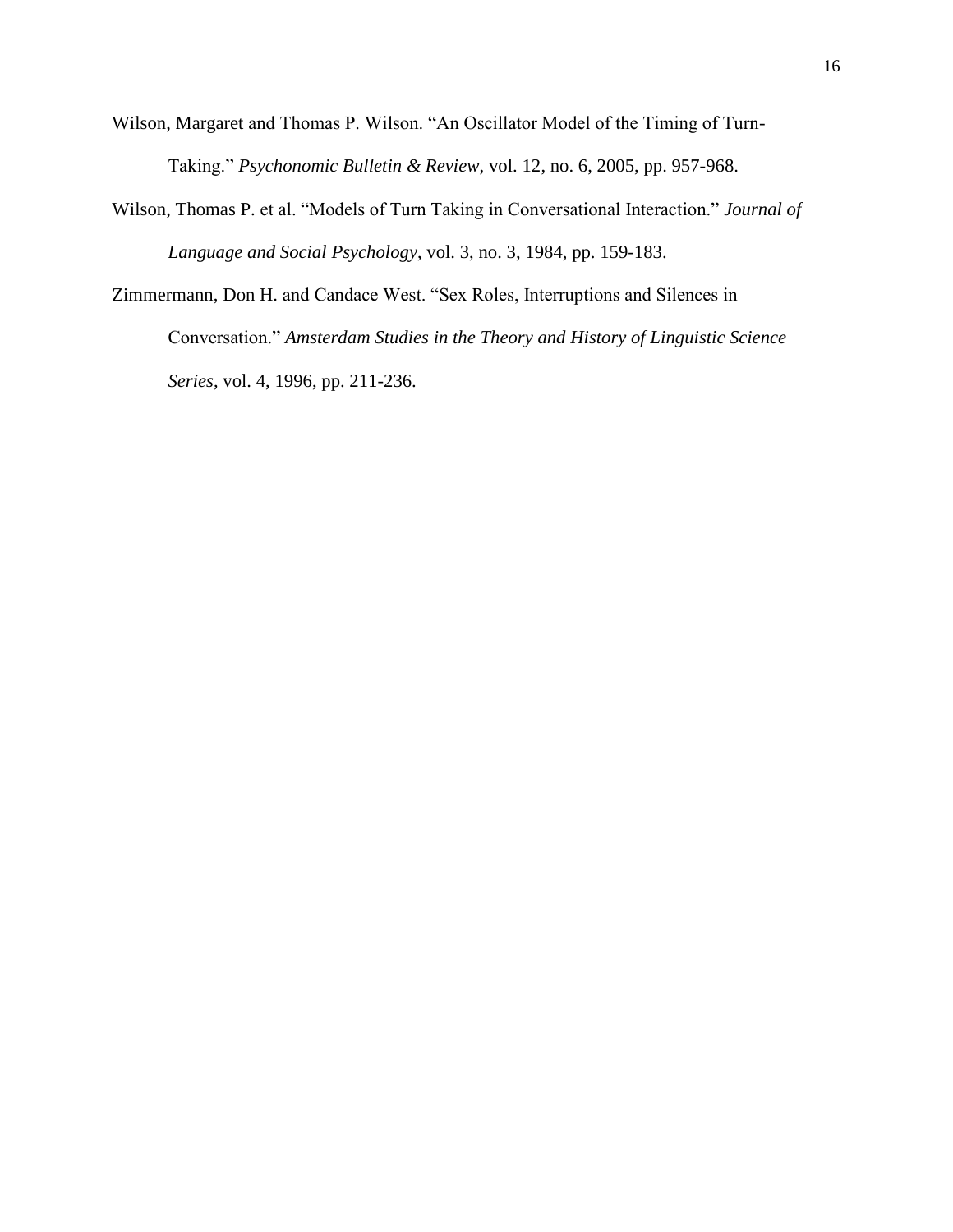1 A1:  $\text{Si::} > \text{por} \text{ eso} < \text{te} \text{ di::go} (0.3) > \text{Que}$  hay personas que talves no tienen la vo:z. (.) asI::= (0.3) 2 B1: 3 A1: >Pero si vos estudi $[a::s]$ (.) > $\Sigma$ i vos te esfuerz $[a:s]$ (.) >Por sacarlo afinado lo que vas= 4 B1: [mm::]m [mm::]m 5 A1: = a cantar?  $\lt (0.3)$  ose: a ya:: lo demas no es - no e: s (.)  $\gt$  Tu parte.  $\gt$  De todos modos es = 6 B1: 7 A1: =e:[:l espiri] tu s[a:nto] no? (.) >Haciendo su trabajo. (0.7) Pero:: bue:no. (.03) pero allI= 8 B1: [m::::m] [mmm] (.03) 9 A1:  $\leq$   $\leq$   $\leq$   $\leq$   $\leq$   $\leq$   $\leq$   $\leq$   $\leq$   $\leq$   $\leq$   $\leq$   $\leq$   $\leq$   $\leq$   $\leq$   $\leq$   $\leq$   $\leq$   $\leq$   $\leq$   $\leq$   $\leq$   $\leq$   $\leq$   $\leq$   $\leq$   $\leq$   $\leq$   $\leq$   $\leq$   $\leq$   $\leq$   $\leq$   $\leq$   $\leq$ 10 B1: [m]mm  $(0.3)$ 11 A1: =>Vos crees que Daniel empezO tocando asi como toca aho[ra]? 12 B1: [m]mm (0.7) 13 A1: 14 B1: No::. (.03) yo me acue:rdo cuando Daniel estaba en sus comie:nzos y yo decí:a. —  $>Y=$ 15 A1: 16 B1: =vo estaba comenza:ndo —v yo estaba nue::va, —v yo deci:a (.) a(hh)y (.) >Pero ese= 17 A1: 18 B1: =es un gru::po? A(hh)y(hh) Dios mI::o a(hh)::y e:sto. (.) pero era a(hh)y(hh)  $\lceil \sqrt[{\circ}]{y}$  =  $19$  A1: [igual te= 20 B1: =quiero pasar] pero. 21 A1:  $=$ di::go] (.) >Que co:n como se llama? (.) co:::n (0.3) Toño (0.1) >Ese grupo crecio:::= 22 B1: (.03) 23 A1: = pues porque::: les exigi: a  $(0.1)$  [> $\triangle$ ho: ra es que estan todos tranqui:: los] all $\underline{\text{il}}$ :: (.) 24 B1:  $[>Y$  quien  $-$  y quien iba  $-$  y quien iba] ((pause)) 25 A1: 26 B1: =iba a decir que Anto::nio con ese sembla::nte. (.) se ve asI pue: que:: y mira como 27 A1: 28 B1:  $=$ pudie:: $=$ ron, (0.3) verdad? (0.3) sacar adela:nte [ $\degree$ el grupo. 29 A1:  $[s:::: >Ahora es quE esta todo el=$ 30 B1: 31 A1: =mundo bien relaj[a::do.] (0.3) >Por eso que Daniel tiene que ponerle mano= 32 B1: [aja::: ] si::: 33 A1:  $=$ dur[a a toda gente].  $\lt$ 34 B1: [<eso si e verd]a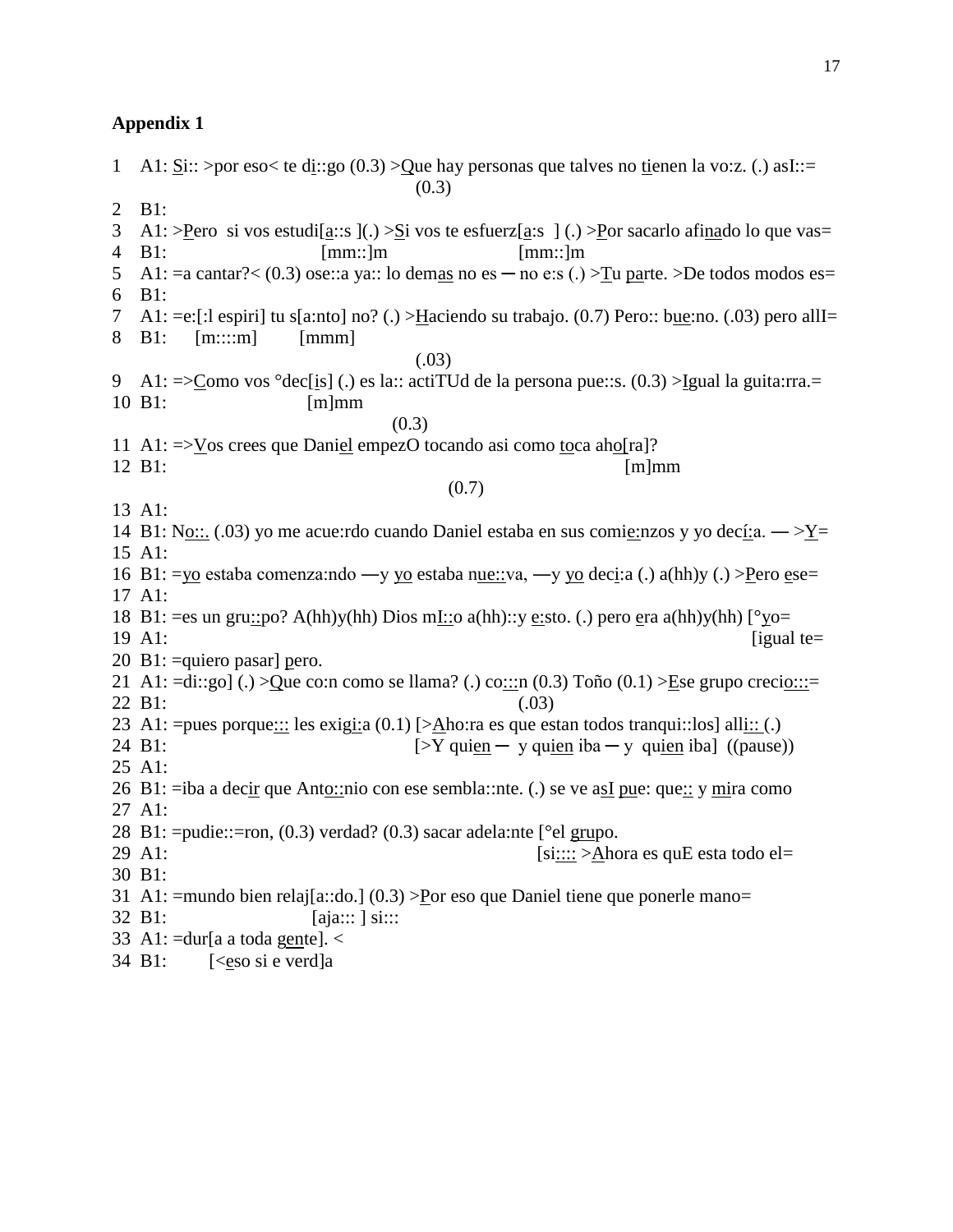1 A2:  $\geq$  Entonces hermana Betsy qué cuenta, < (0.3) chisme nO:: por favor  $(1.0)$ 2 B2: ((laughter)) 3 A2: Algo imporTA:NTE, (1.0) 4 B2: 5 A2: E::y LAvense los pies pa' mete:rse:: (0.3) NI::ños LAvense los pies >°pa' mete:rse.< (1.0) 6 B2: 7 A2: e:: liAN (.03) > Pero en lescale:: ra Elia:: n, (2.0) 8 B2: >[La hermana °Katia.] 9 A2: Oo::o[(hh)h que asada no]s dimos (0.7) 10 B2: ah(hh) pues yo me vine para aca (.) y de aqui no(hh) ha(hh)y  $-n(hh)$ o h(hh)a(hh)y= 11 A2: 12 B2: =na(hh)die q(hh)e m(hh)e mu(hh)[eve. ((laughter)) ] 13 A2:  $[N_0::: e'$  que aqui:  $[s'$ ta (.03)  $\frac{-qui}{s}$ ta: bien fuer::te. >A= 14 B2: 15 A2:  $=$  mI me da pena dejar allA a mi cuñado  $^{\circ}$ pero. (1.0) 16 B2: 17 A2: QUie::n e::s? (.) e:: Carlitos? (.03) 18 B2: Quien e::?  $(0.3)$ 19 A2: >Ese ca:rro no ° lo cono::zco. (10.0) 20 B2: 21 A2: NO:: (.03) A::h (.03) >Es Este:: (O.3) el CrIstof[er]. 22 B2:  $[a:]::h.$  (2.0) 23 A2:  $>$ Si me voy a meter. (.) pero mas ta: rde p'que estoy bien <asoliadisim[a::],  $>$ = 24 B2:  $[a::]$ y si le hace= 25 A2: 26 B2:  $=[\text{da::no}].$  (.03) 27 A2:  $=[u::y] > [Ay no <sup>o</sup>yo se sabe que::? (.) e::l - me metI ahora que viniero[n ay] que=$ 28 B2 ((laughter)) 29 A2:  $=$ cansa:da quedE al otro di:a. (.03) porque disque quise nada: r. y >mañana voy a $=$ 30 B2: 31 A2:  $=$ cocinar yo creo que no me voy  $\degree$ a meter.  $\lt$  Si yo creo que lo que deben hacer es $=$ 32 B2: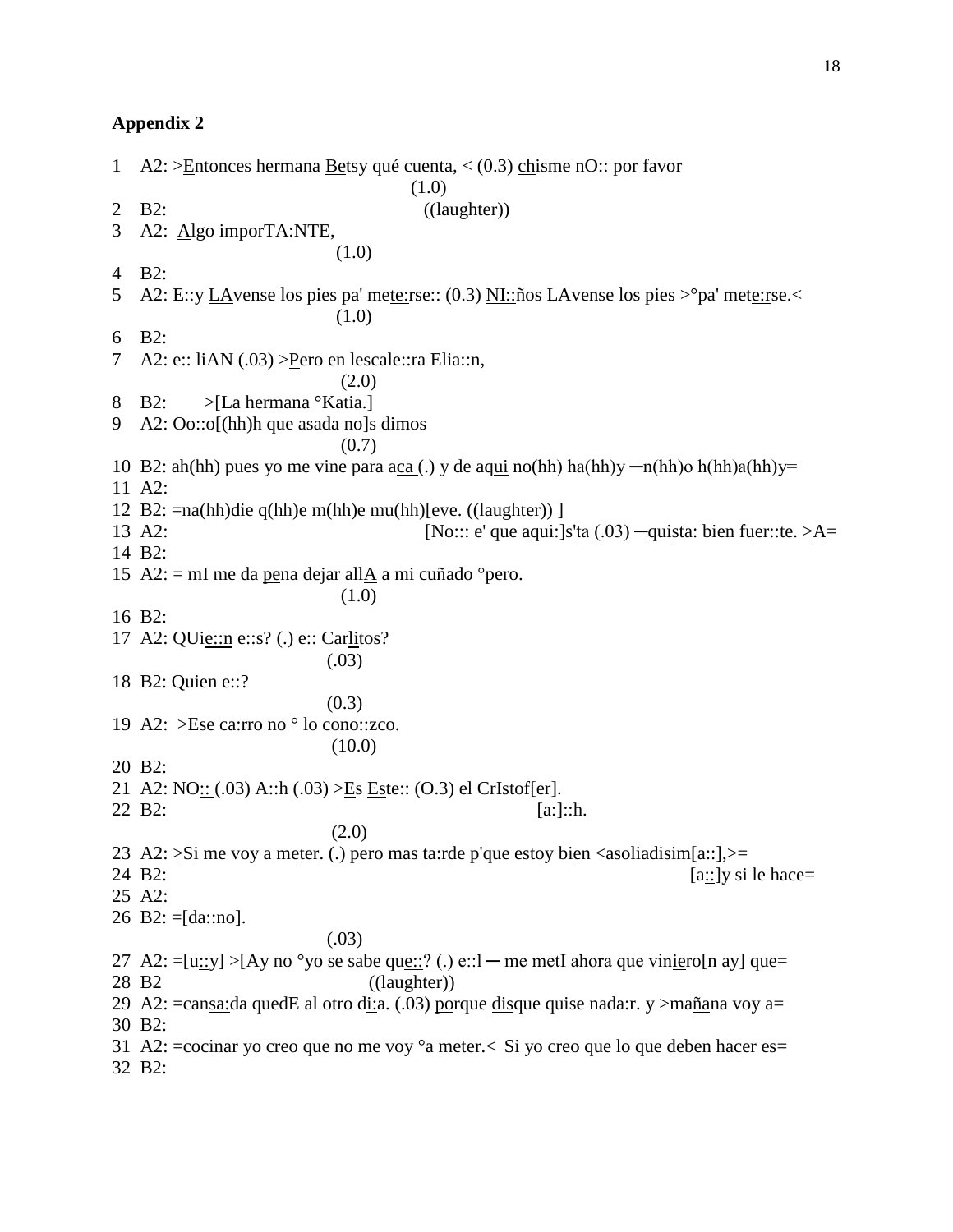33 A2: =aquia °f<u>ue[::</u>ra].<br>34 B2: [si::]::

34 B2:  $[si::]::>\underline{Yo}$  dije a::y ese asador deber<u>Ia</u> estar por aquI cerqui[::ta],<br>34 A2: [aja::]  $\overline{[aja::]}(hh)$ 

((laughter))

 $(0.3)$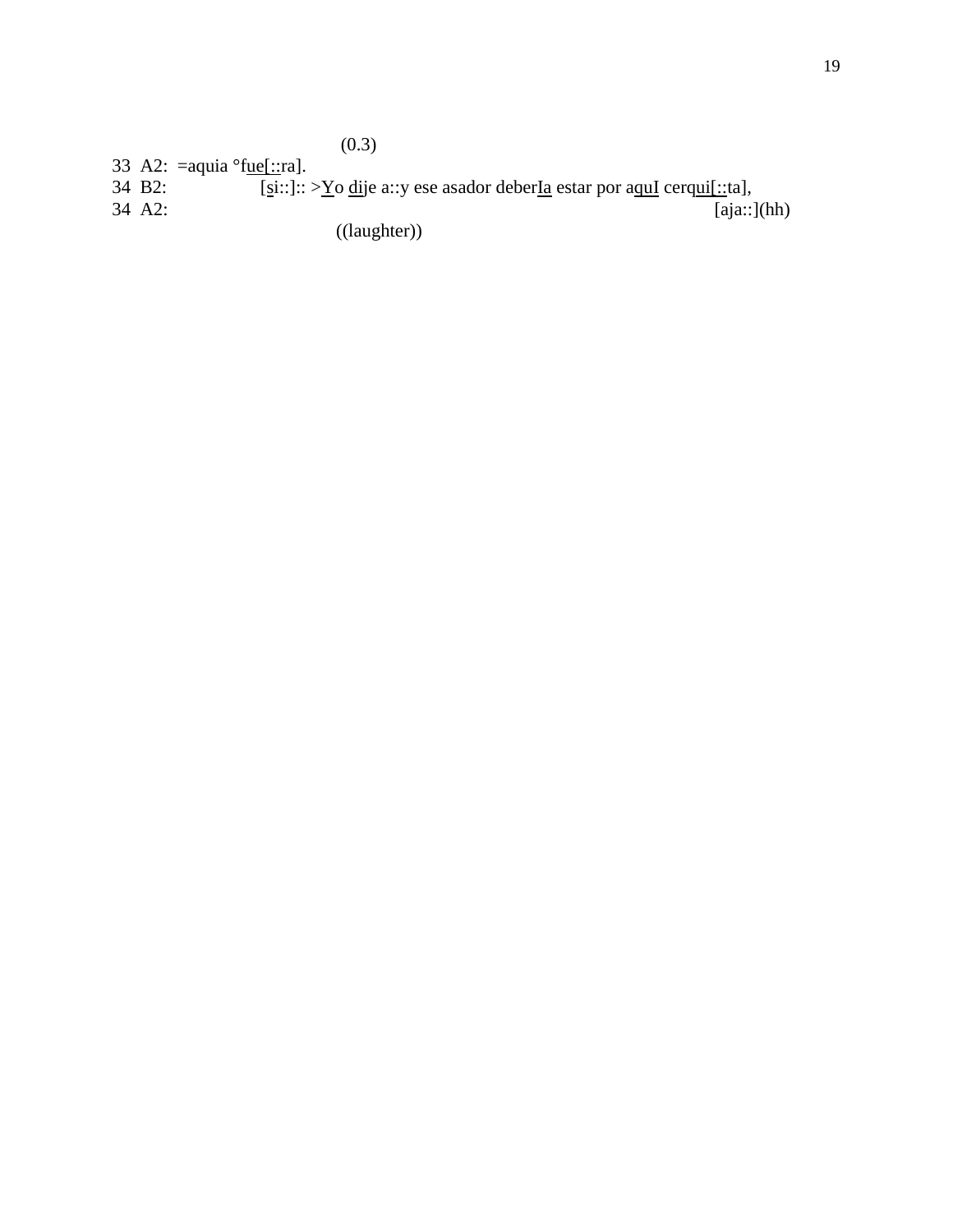1 A3: ((Laughter)) he::y Am::ber, what' up gi:::rl,?= 2 B3:  $=$  >Hey gi::::rl, Nothi:ng, >I'm about to go to Spanish.  $\leq$  So:: what are your pla::ns for= 3 A3: 4 B3: =the weeke:nd. (.03) 5 A3: gi::rl I don't even ha:ve no::ne. (.) I'm just gla:d I don't have to work.= 6 B3: 7 A3:  $=$ whatabo (.) you. (0.3) 8 A3: ((Sigh)) of co:u(hh)rse I don't have to work. >When you have a jo:b like I:: do?= 9 B3: 10 A3:  $=$  SAturdays are op(hh)tion(hh)al. ((laughter)) 11 B3:  $[O::h(hh)$ . I wish mi::ne we:::re. ] 12 A3: **I** wish the bank would let you w]ork every= 13 B3: 14 A3: = other  $S$ a: turda::  $y =$ 15 B3: =you SHO::uld sTI:ll BE AT the ba::nk (.) >And we would be working this Saturday= 16 A3: 17 B3: = toge::the::r or the ne:xt <'Cause I'm off °this Saturday. (.) [Du:::h], 18 A3: ((laughter)) Unfformat lely ° not. 19 B3: 20 A3: 21 B3: >Where are you working at tod[ay?] 22 A3:  $[(\text{(Silgh)}) \text{gi::r(hh)}]$ , university and you know I Ha:te= 23 B3: 24 A3:  $=$ <sup>o</sup>that place.= 25 B3: =>What's going on in Petal?  $(0.3)$ 26 A3:  $>$ Oh my Go::::d, (.) Marqui:ta texted me this mo::rni::ng and said that PAmela lost her= 27 B3: 28 A3:=  $Q$ :ther ba::by. (.01)

29 B3: Re::ally?=

30 A3:  $=Y[e::s.]$